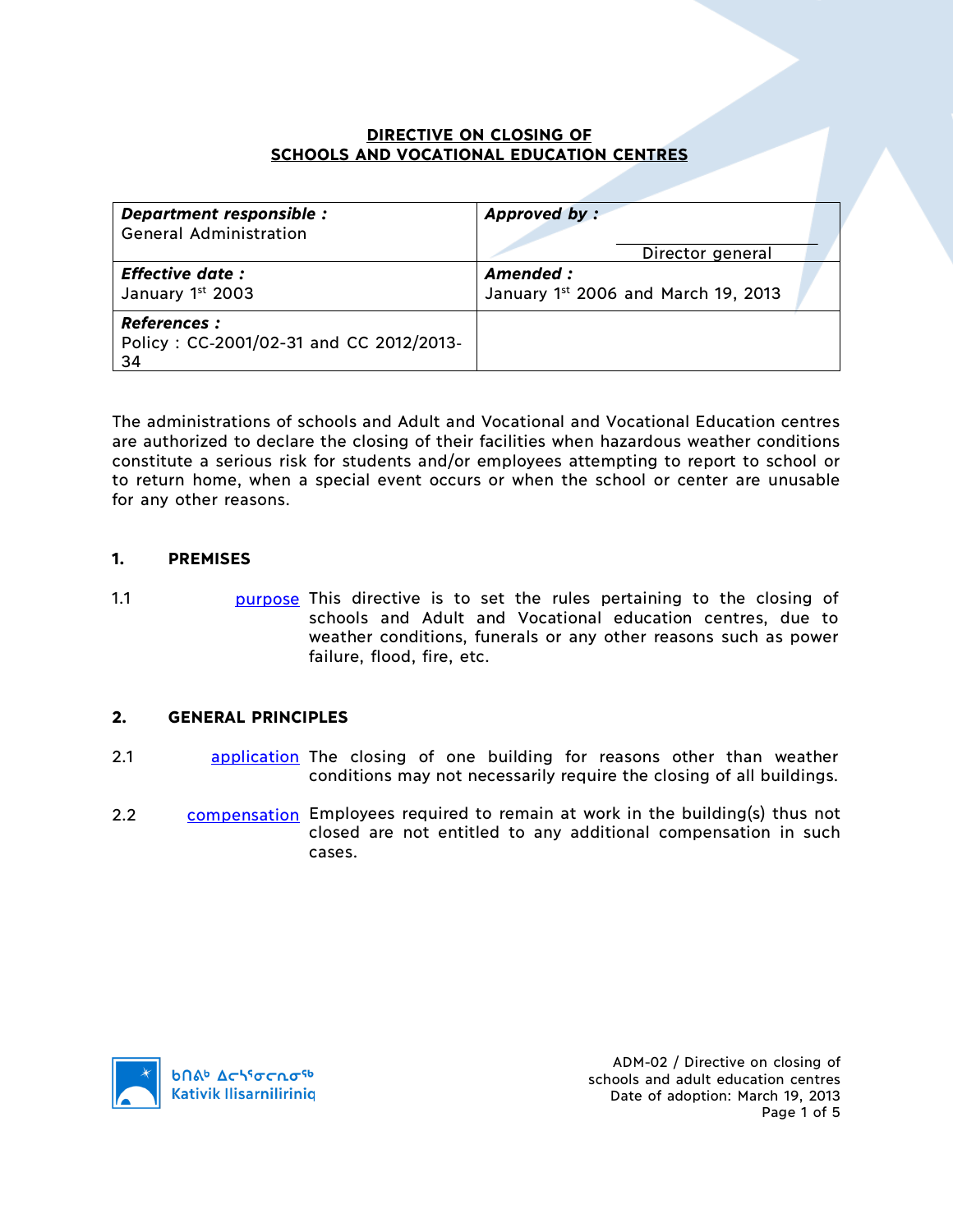- 2.3 employees are In the case of closure due to weather conditions, all employees required to report are nonetheless required to report to work as usual, unless it is to work physically impossible to do so or unless venturing outside exposes the employee to a serious health risk or risk to his safety.
- 2.4 **factors to be** Any decision to cancel bus operations and/or close schools considered should take into consideration the following related factors: a) condition of the roads;
	- b) outside temperature;
	- c) wind chill factor; and
	- d) visibility (blowing snow, fog, etc.).
- 2.5 **information** As soon as a decision is made regarding the partial or complete to be given closing of a school or an Adult and Vocational Education Centre, the Director of the concerned facilities shall inform the population through the local FM station.
	- The Centre Director will also notify the bus driver.
- 2.6 **presence** It is the responsibility of each Centre Director to have someone<br>at the school at the school prior to and during normal opening time to ensure at the school at the school prior to and during normal opening time to ensure students who have not received the communication are able to access the facility until alternative arrangements can be made.

# *Procedure* 2A) information *The school administration shall inform the Director of Education* sent to the Services or of Adult and Vocational Education, by telephone or head office *by fax, of the partial or total closure of its school or centre.*

# **3. CANCELLATION OF BUS SERVICE FOR YOUNGER STUDENTS ONLY**

- 3.1 **application** On days where hazardous road conditions are deemed to exist, the Centre Director or in his absence the Principal, may decide to cancel the bus service for the younger grades who rely on the bus for transportation.
- 3.2 classes canceled Classes are cancelled for these younger students only.
- 3.3 **teachers Teachers at these levels remain on duty and should work on** obligations individual or group planning of classes, activities, etc.



ADM-02 / Directive on closing of schools and adult education centres Date of adoption: March 19, 2013 Page 2 of 5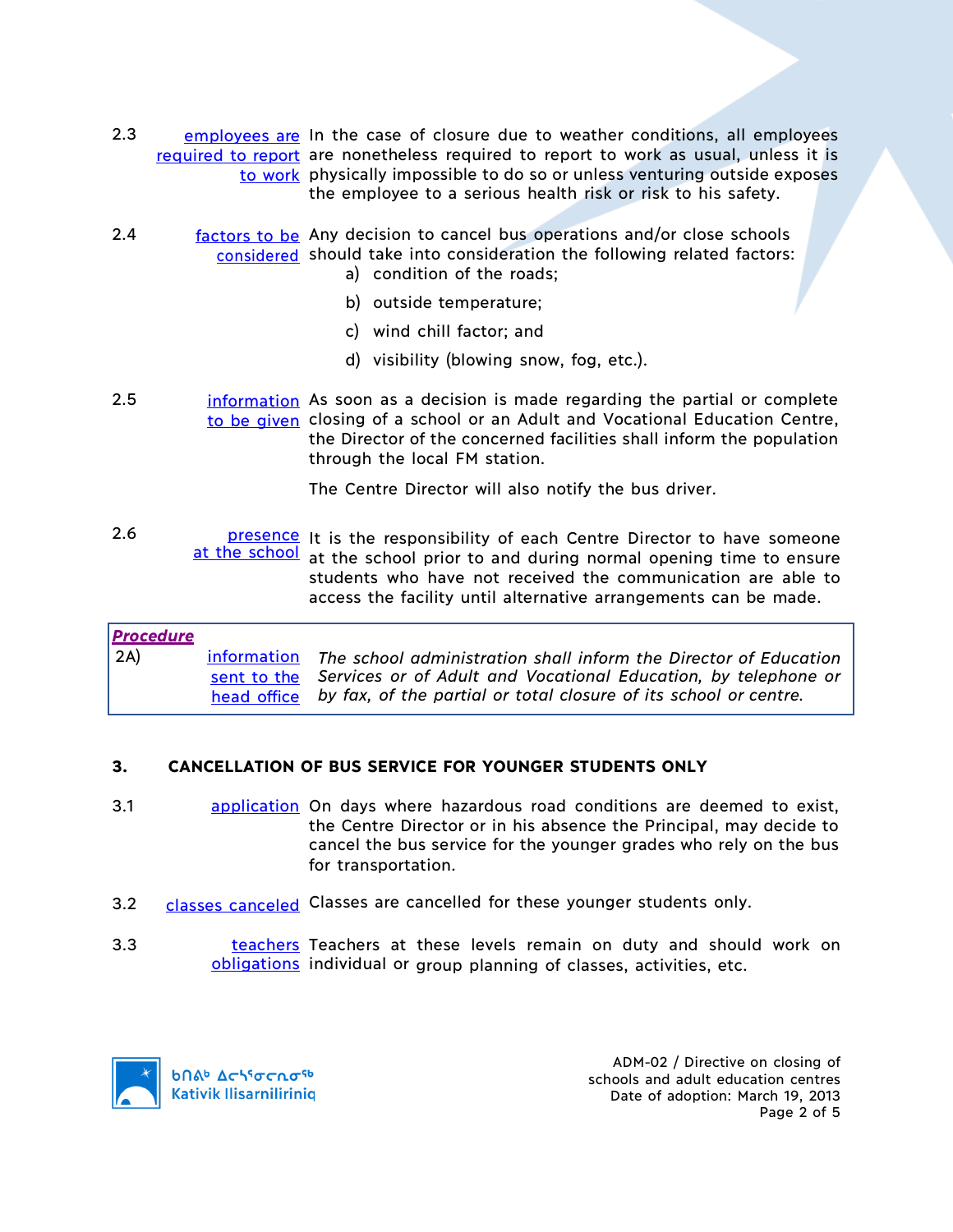# **4. CANCELLATION OF CLASSES FOR ALL STUDENTS**

- 4.1 application On days where hazardous weather conditions are deemed to exist, the school administration may decide to cancel classes for all students.
- 4.2 teachers This day is converted into one of the floating pedagogical days or considered a teaching day if pedagogical days are all used up.
- 4.3 other employees Employees other than teachers also remain at work and are not entitled to any additional compensation in time or money.

# **5. CLOSING OF THE SCHOOL FOR EVERYONE**

- 5.1 application When dangerous weather conditions are deemed to exist or for other reasons such as power failure, flood, etc., the school administration may, in consultation with the Education Committee for the regular sector, decide to close the school or the Adult and Vocational Education Centre for the safety of everyone.
- 5.2 leave with pay The teachers and the other employees are not required to work in case of closing of the school or centre, without prejudice or deduction from their salaries or banks of leave.

A teacher hired by the lesson is paid for any scheduled teaching period that has been cancelled due to a school closure beyond his control, and for which he/she was entitled to compensation.

*Procedure* 5A) maintenance However, the maintenance workers remain on call in case of a workers building emergency and are required to inspect facilities at least twice during the 12 hour period when the weather allows it.

#### **6. CLOSING OF THE FACILITIES WHEN CLASSES HAVE BEGUN**

6.1 employees absent Employees who had not reported to work on days when the from work closing of the facilities happens when classes have begun, shall be deducted the hours during which they were not at work but the school was effectively open. Such deductions may be made from personal banks of leave.

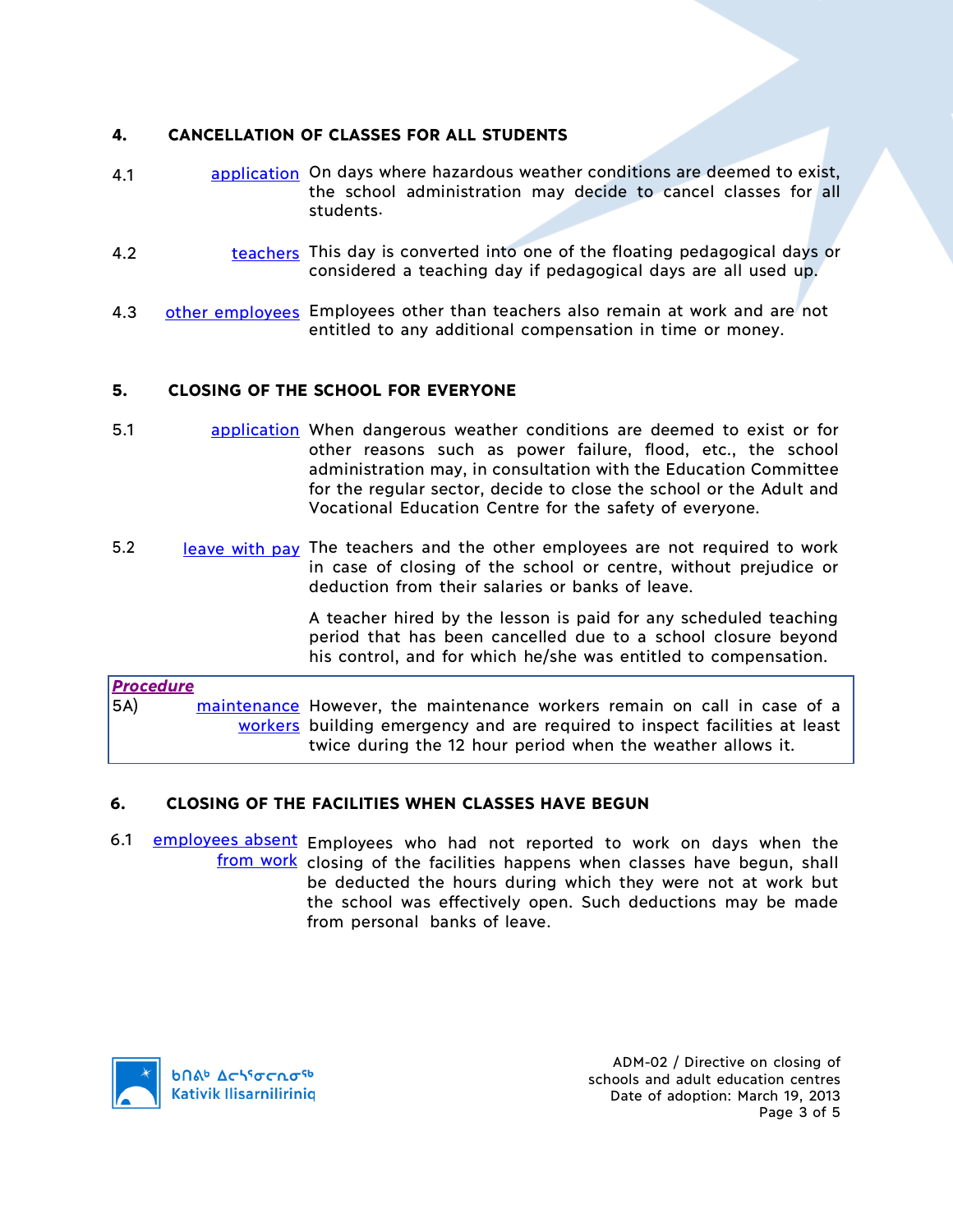# **7. FUNERALS**

| 7.1 |        |  |  | closing When a death occurs in a Community the following rules shall |  |  |  |
|-----|--------|--|--|----------------------------------------------------------------------|--|--|--|
|     | apply: |  |  |                                                                      |  |  |  |

- a) the school administration may close the school for the time of the funerals to give the opportunity to everybody to attend the funerals;
- b) the students who are members of the immediate family of the deceased may be exempted from school for a period deemed appropriate;
- c) should the deceased be a student, an employee of the school or someone with an impact, the Director or the Principal may, after consultation with the Education Committee, close the school for the time deemed appropriate.

#### **8. OTHER SERVICES**

8.1 application For power failure, water shortage or absence of other essential services, the school administration must contact Hydro-Québec or the municipality to inquire about the nature of the problem. If the nature is unknown and the school administration cannot get a confirmation that the services is to be re-established within 2 hours, it may dismiss the students for half a day or for a longer period if the problem is expected to last.

#### **9. AUTHORIZATION OF THE EDUCATION COMMITTEE**

9.1 consultation The school administration at the regular sector, before making of the Education any decision, should consult the President of the Education **Committee** Committee in this respect and try to get his approval before taking any action.

| <b>Procedure</b><br>9A) | adult and Although the Director of the Adult and Vocational Education<br>Vocational Vocational Centre does not need any approval from the Education                                                       |
|-------------------------|-----------------------------------------------------------------------------------------------------------------------------------------------------------------------------------------------------------|
|                         | education Committee, it is recommended that he contact the school<br>administration at the regular sector before making a decision, in<br>order to apply a consistent decision within the same community. |

**b**Πል<sup>b</sup> Δςιτσελσ<sup>ς</sup> Kativik Ilisarniliriniq

ADM-02 / Directive on closing of schools and adult education centres Date of adoption: March 19, 2013 Page 4 of 5